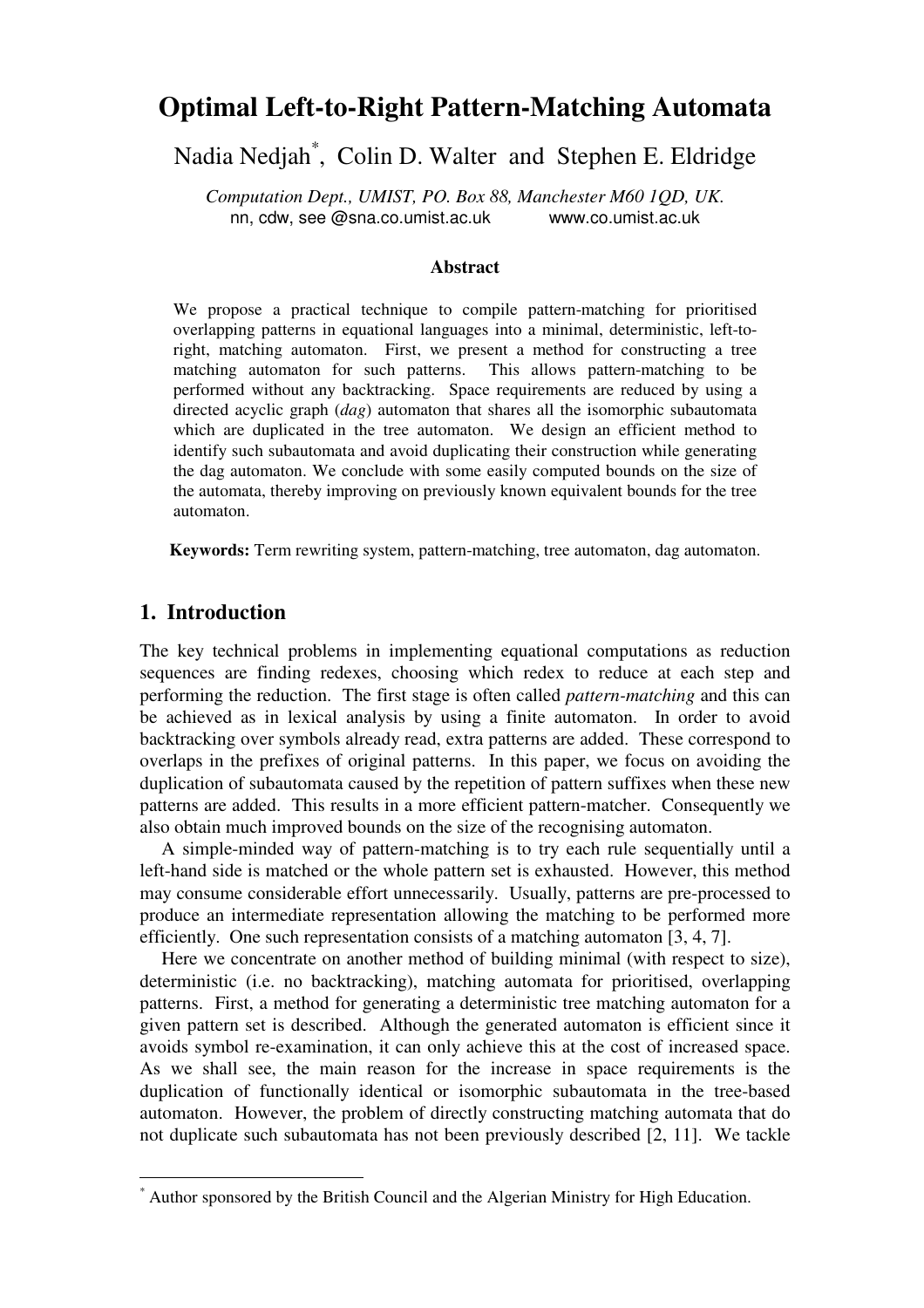this next, describing a method that efficiently identifies equivalent states that would lead to identical subautomata and then constructing the equivalent reduced dag-based automaton. This is achieved without explicitly constructing the tree automaton first. Finally, we bound the size of the dag automaton using easily obtained parameters.

## **2. Notation and Definitions**

In this section, we recall the notation and concepts that will be used in the rest of the paper.Symbols in a *term* are either function or variable symbols. The non-empty set of function symbols  $F = \{a, b, f, g, ...\}$  is *ranked* i.e., every function symbol f in F has an *arity* which is the number of its arguments and is denoted #*f*. A term is either a constant, a variable or has the form  $ft_1 t_2... t_{\# f}$  where each  $t_i$ ,  $1 \le i \le \# f$ , is itself a term. We abbreviate terms by removing the usual parenthesis and commas. This is unambiguous in our examples since the function arities will be kept unchanged throughout, namely  $#f = 4$ ,  $#g = #h = 2$ ,  $#a = #b = 0$ . Variable occurrences are replaced by  $\omega$ , a meta-symbol which is used since the actual symbols are irrelevant here. A term containing no variables is said to be a *ground* term. We generally assume that patterns are linear terms, i.e. each variable symbol can occur at most once in them. Pattern sets will be denoted by *L* and patterns by  $\pi$ 1,  $\pi$ 2, ..., or simply by  $\pi$ . A term *t* is said to be an *instance* of a pattern π if there exists a *substitution* σ for the variables of π such that *t* = σπ.

**Definition 2.1:** A *position* in a term is a path specification which identifies a node in the parse tree of the term. Position is specified here using a list of positive integers. The empty list Λ denotes the position of the root of the parse tree and the position *p*.*k* (*k*≥1) denotes the root of the *k*th argument of the function symbol at position *p*.

Positions of symbols in a term can be totally ordered according to the left-to-right order of the symbols in the term or the pre-order traversal of the parse tree. This ordering generalises to cases where the positions are of symbols in different terms because we can compare their integer lists lexicographically. So any set of positions can be put in left-to-right order.

**Definition 2.2:** A *matching item* is a triple  $r:\alpha \beta$  where  $\alpha \beta$  is a term and *r* is a *rule label*. The label identifies the origin of the term  $\alpha\beta$  and hence, in a term rewriting system, the rewrite rule which has to be applied when  $\alpha\beta$  is matched. The label is not written explicitly below except where necessary. The meta-symbol • is called the *matching dot,*  $\alpha$  and  $\beta$  are called the *prefix* and *suffix* respectively, and the first symbol of  $\beta$  is called the *matching symbol*. The position of the matching dot is called the *matching position* and is identified with the position of the matching symbol. A *final* matching item is one of the form  $\alpha$ <sup>•</sup>. It has a *final* matching position which we write as  $\infty$ .

Throughout this paper left-to-right traversal order is used. So the matching item *•*β represents the initial state prior to matching the pattern  $β$ . In general, the matching item  $\alpha \beta$  denotes that the symbols in  $\alpha$  have been matched and those in  $\beta$  have not yet been recognised. Finally, the matching item  $\alpha$ <sup>*i*</sup> is reached on successfully matching the whole pattern  $\alpha$ .

**Definition 2.3:** A set of matching items in which all the items have the same prefix is called a *matching set*. A matching set in which all the items have an empty prefix is called an *initial* matching set whereas a matching set in which all the items have an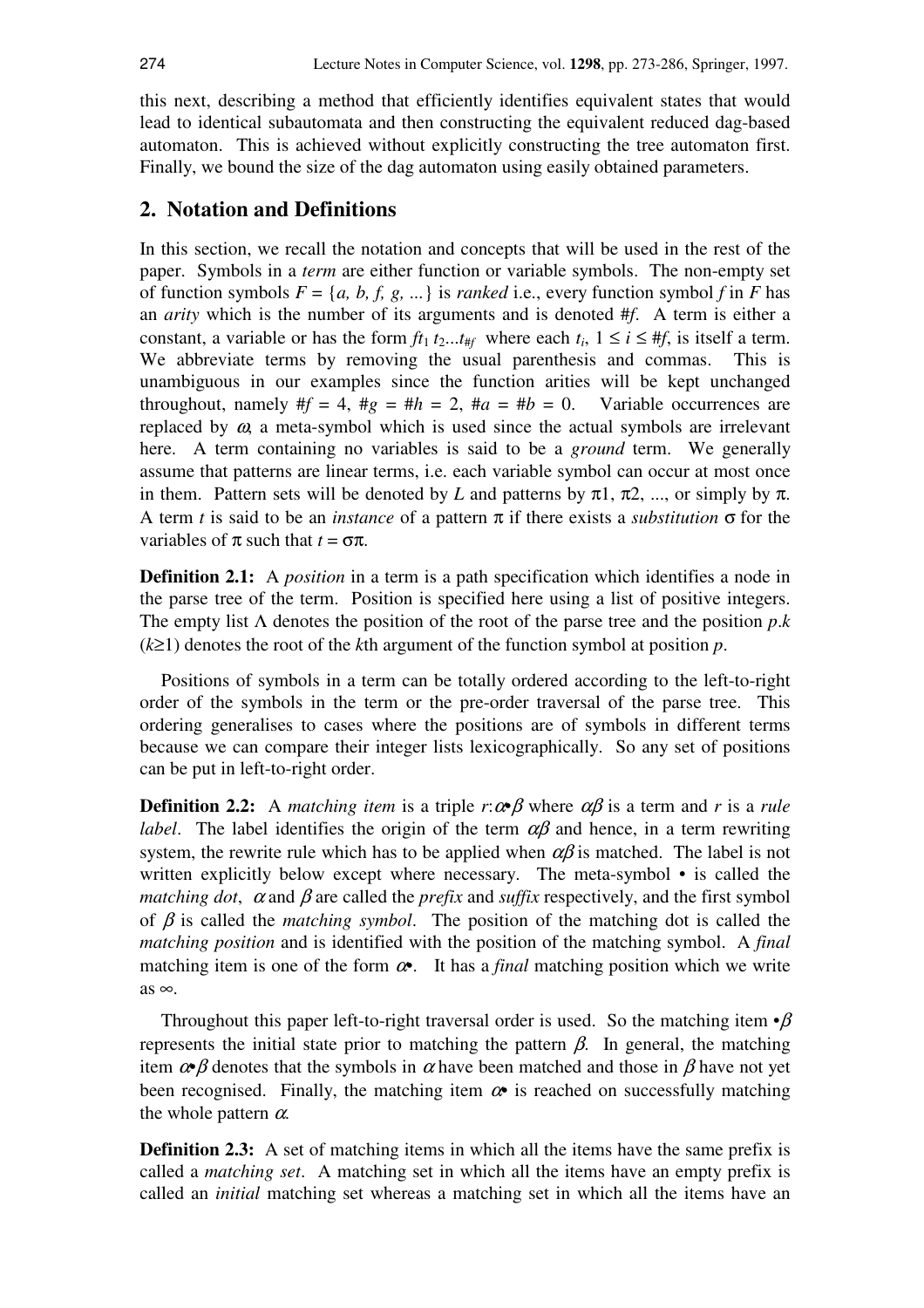empty suffix is called a *final* matching set. The *rule set* for a matching set is the set of labels appearing in its items.

**Definition 2.4:** For a set *L* of pattern suffixes and any symbol *s*, let *L*\*s* denote the set of pattern suffixes obtained by removing the initial symbol *s* from those members of *L* which commence with *s*. Then, for  $f \in F$  define  $L_{\omega}$  and  $L_f$  by:

$$
L_{\omega} = L \wedge \omega
$$
  

$$
L_{f} = \begin{cases} L \vee f \cup \omega^{\# f} L \setminus \omega & \text{if } L \setminus f = \varnothing \\ \varnothing & \text{otherwise} \end{cases}
$$

where  $\omega^{ff}$  denotes a string of #*f* symbols  $\omega$ . The *closure*  $\overline{L}$  of a pattern set *L* is then defined recursively by Gräf [2] as follows:

$$
\overline{L} = \begin{cases} L & \text{if } L = \{\varepsilon\} \text{ or } L = \emptyset \\ \bigcup_{s \in F \cup \{\omega\}} s \overline{L_s} & \text{otherwise} \end{cases}
$$

Roughly speaking, with two item suffixes of the form  $f\alpha$  and  $\omega\beta$  we always add the suffix  $f\omega^{#f}\beta$  in order to postpone by one more symbol the decision between these two patterns. Otherwise backtracking might be required to match ωβ if input *f* leads to failure to match *f*α.

### **3. Tree Matching Automata**

In this section, we describe a practical and efficient method to construct a tree matching automaton for a prioritised overlapping pattern set. The pattern set *L* is converted into the above closed pattern set  $\overline{L}$  while generating the matching automaton. In general, the construction technique described here is inspired by the LALR method used in YACC to generate parsers for LR-languages [1,5]. This has been used for many years to compile imperative languages. The pattern set to be compiled is considered as a set of right-hand sides of syntactic productions. However, there are no Shift-Reduce or Reduce-Reduce conflicts since we are only treating root matching of the input and the priority rule enables us to resolve multiple matches.

The pattern set compiles into a deterministic tree matching automaton which is represented by the 4-tuple  $\langle S_0, S, S_\infty, \delta \rangle$  where *S* is the state set,  $S_0 \in S$  is the initial state,  $S_{\infty} \subseteq S$  is the final state set and  $\delta$  is the state transition function. The states are labelled by matching sets which consist of original patterns whose prefixes match the current input prefix, together with extra instances of the patterns which are added to avoid backtracking in reading the input. In particular, the matching set for  $S_0$  contains the initial matching items formed from the original patterns and labelled by the rules associated with them. Transitions are considered according to the symbol at the matching position, i.e. that immediately after the matching dot. For each symbol  $s \in$ *F*∪{ω} and state with matching set *M*, a new state with matching set  $\delta(M,s)$  is derived using the composition of the functions *accept* and *close* defined in Figure 3.1.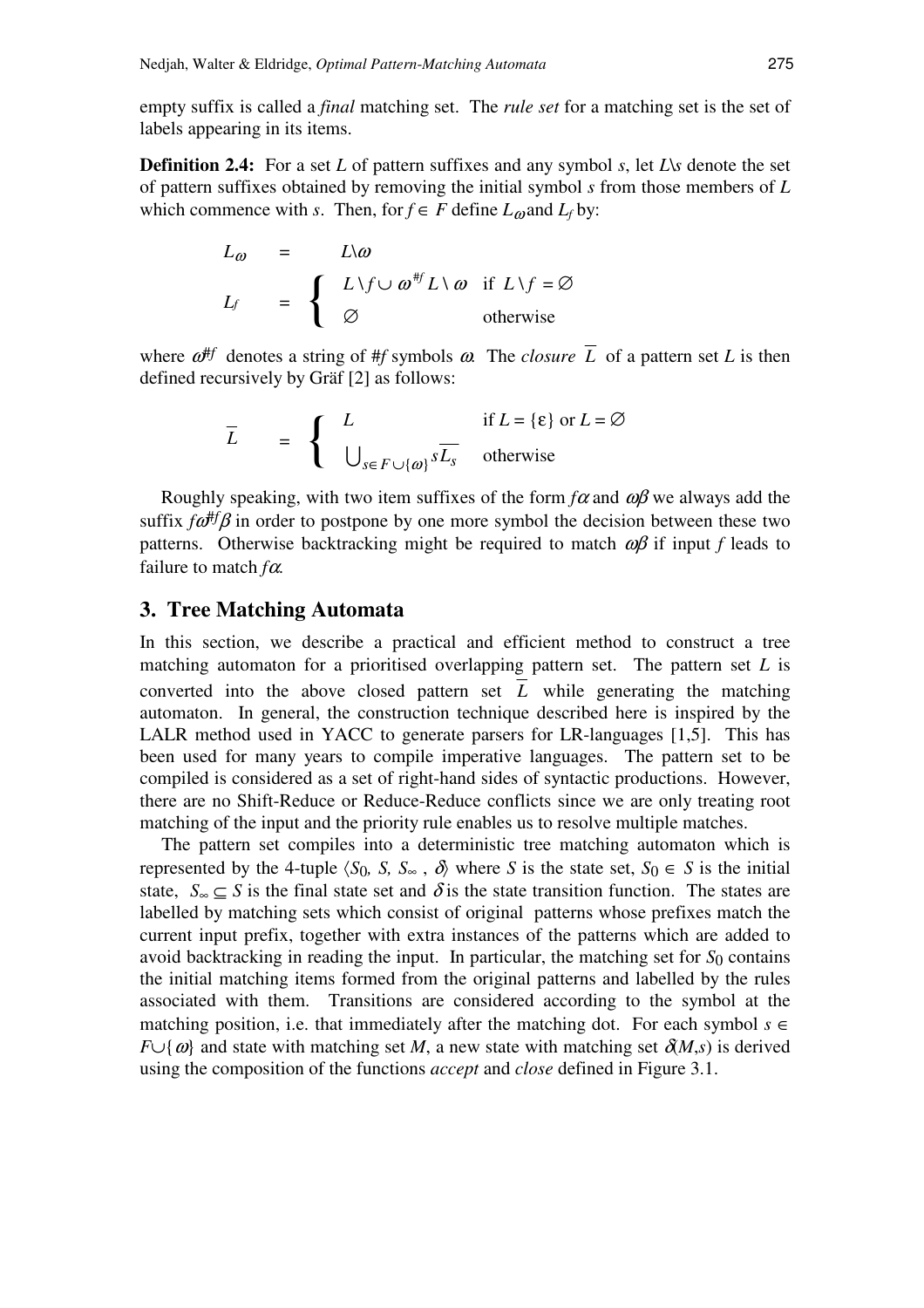$$
accept(M, s) = \{r: \alpha s \cdot \beta \mid r: \alpha s \beta \in M \}
$$
  
\n
$$
close(M) = M \cup \{r: \alpha s \cdot \beta \neq f \mid r: \alpha s \cdot \alpha \neq \alpha \in M \text{ and }
$$
  
\n
$$
\exists q: \alpha s \neq \beta \in M \text{ for some suffix } \lambda \text{ and } f \in F \}
$$
  
\n
$$
\delta(M, s) = close(\ accept(M, s))
$$

#### **Figure 3.1:** *Automata Transition Function*

The items obtained by recognising the symbols in those patterns of *M* where *s* is the next symbol form the set  $accept(M,s)$  which is called the *kernel* of  $\delta(M,s)$ . However, the set  $\delta(M,s)$  may contain more items. The presence of two items  $\alpha \cdot \omega \mu$  and  $\alpha \cdot f \lambda$  in M creates a non-deterministic situation since the variable  $\omega$  could be matched by a term having *f* as head symbol. The item  $\alpha \neq f \omega \neq f \mu$  is added to remove this non-determinism and avoid backtracking. The transition function thus implements simply the main step in the closure operation described by Gräf [2] and set out in the previous section. Hence the pattern set resulting from the automaton construction using the transition function of Figure 3.1 coincides with the closure operation of Definition 2.4. The item labels simply keep account of the originating pattern for when a successful match is achieved.

Non-determinism is worst where the input can end up matching the whole of two different patterns. Then we need a priority rule to determine which pattern to select.

**Definition 3.2:** A pattern set *L* is *overlapping* if there is a ground term that is an instance of at least two distinct patterns in *L*. Otherwise, *L* is *non-overlapping*.

**Definition 3.3:** A *priority rule* is a partial ordering on patterns such that if  $\pi_1$  and  $\pi_2$ are overlapping patterns then either  $\pi_1$  has *higher* priority than  $\pi_2$  or  $\pi_2$  has *higher* priority than  $\pi_1$ .

When a final state is reached, if several rules have been successfully matched, then the priority rule is engaged to select the one of highest priority. Examples of priority rules are the *textual* and *specificity* priority rules. The textual rule is used in the majority of functional languages. Among the matched patterns, the rule chooses the pattern that appears first in the text. The specificity rule [6] can be used only if for any pair of overlapping patterns, one pattern is an instance of the other. The former pattern is said to be *more defined* than the latter. So among the matched patterns, the rule chooses the most defined pattern. Whatever rule is used, we will apply the word *match* only to the pattern of highest priority which is matched.

**Definition 3.4:** A term *t* matches a pattern  $\pi \in L$  if, and only if, *t* is an instance of  $\pi$ and *t* is not an instance of any other pattern in *L* of higher priority than  $\pi$ .

**Example 3.5:** Let  $L = \{faa\omega a, fa\omega a\}$ ,  $fa\omega b\}$  be the set of patterns of rules numbered 1, 2 and 3 respectively. The matching automaton for *L* is given in Figure 3.6. Each state is labelled with its matching set. Transitions corresponding to failures are omitted, and an  $\omega$ -transition is only taken when there is no other available transition which accepts the current symbol. The automaton can be used to drive the pattern-matching process irrespective of the chosen term rewriting strategy.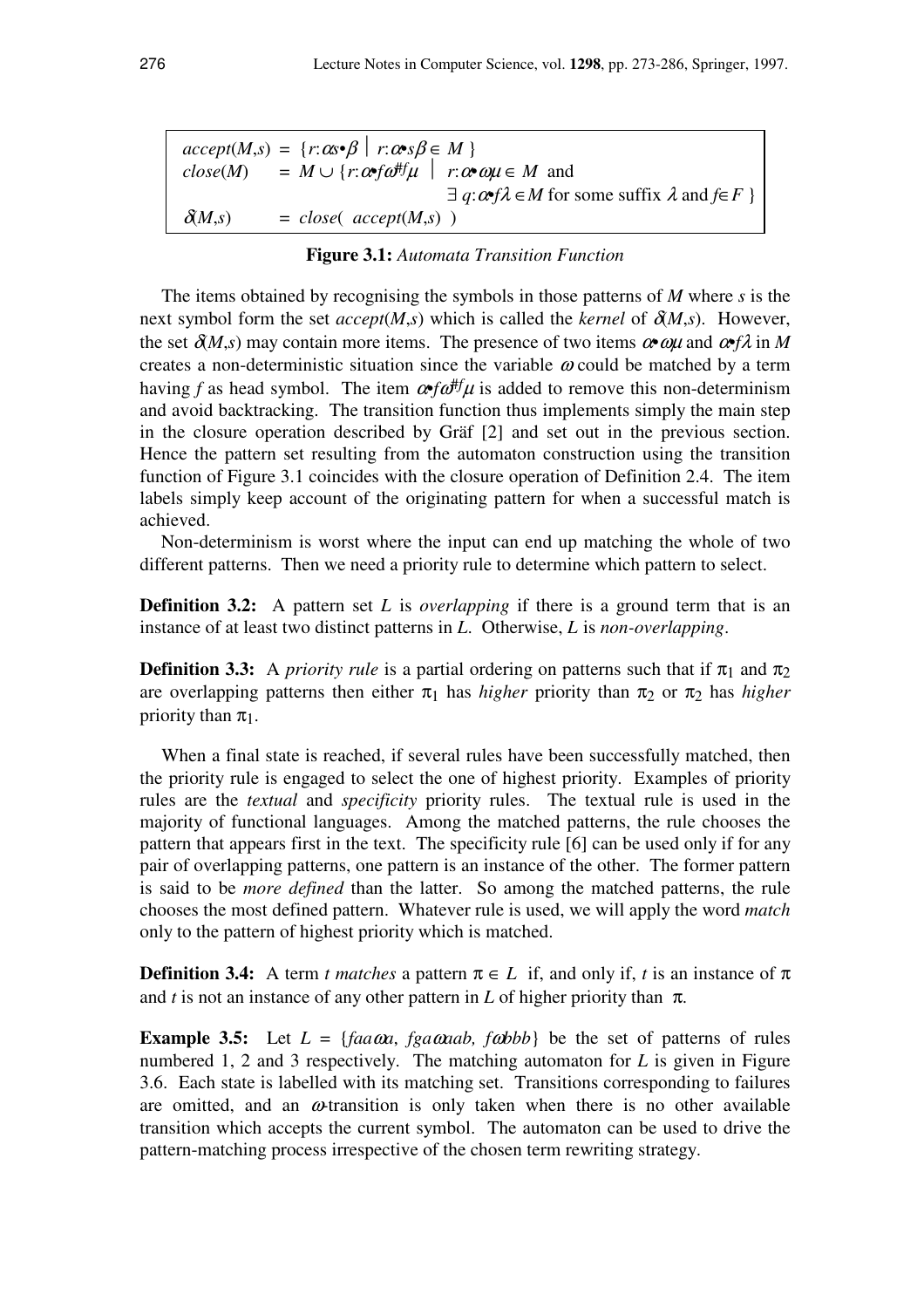

**Figure 3.6:** *Tree Automaton for* {1: *faa*ω*a,* 2: *fga*ω*aab,* 3: *f*ω*bbb*}

## **4. Optimal Pattern-Matching Automata**

The tree automaton described above is time efficient during operation because it avoids symbol re-examination. However, it achieves this at the cost of increased space requirements. The unexpanded automaton corresponding to the pattern set of Figure 3.6, and to which no patterns are added, is given in Figure 4.1. It is much smaller. There, *fabbb* is only recognised by backtracking from state 2 to state 1 and then taking the branch through state 4 instead. But in Figure 3.6 a branch recognising *fabbb* has been added to avoid backtracking, thereby duplicating the existing sub-branch which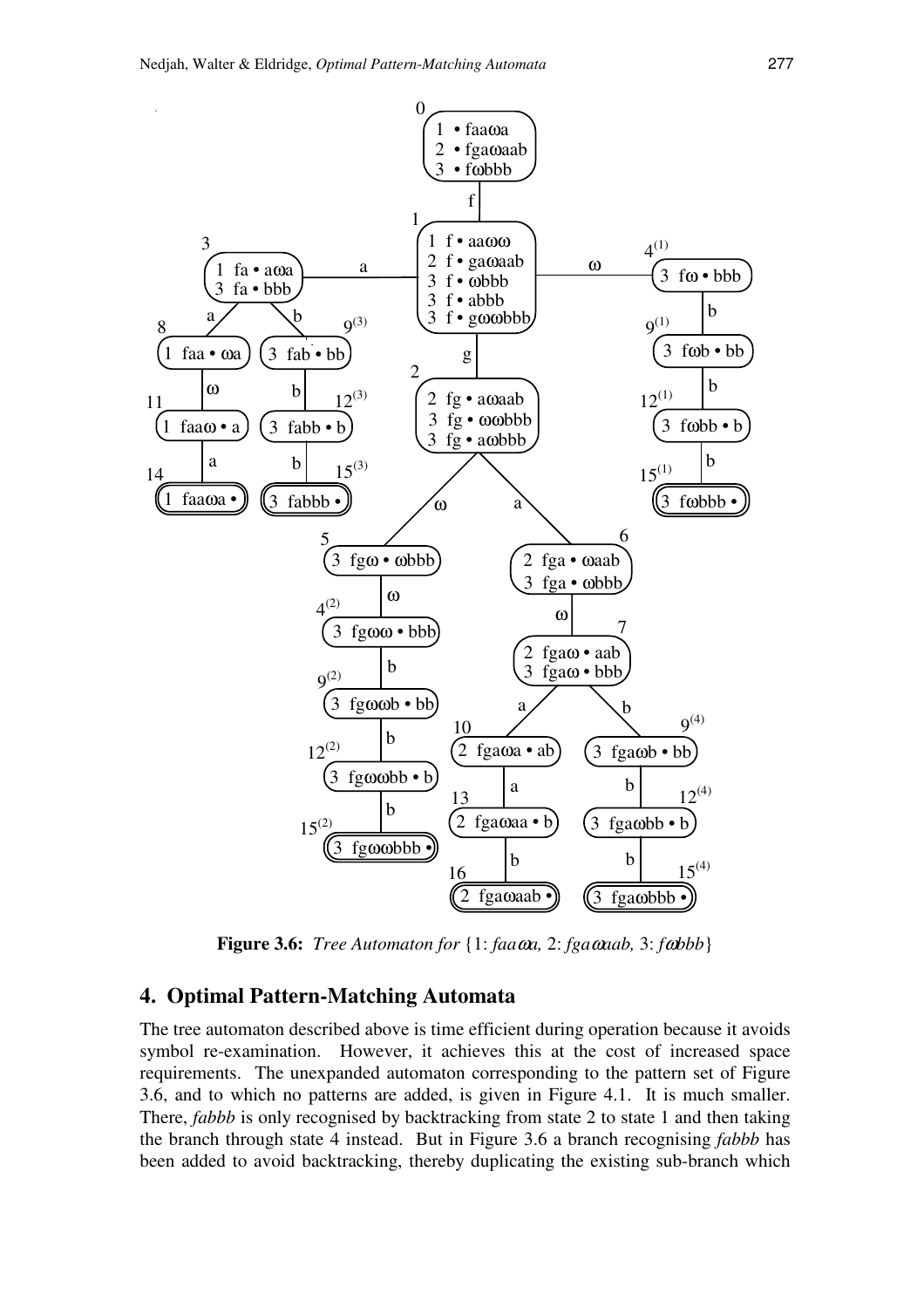recognises the *bbb* in *f*ω*bbb*. We can see similar duplication in several other branches of Figure 3.6; those identified by sharing the same main state numbers.

By sharing duplicated branches, the tree automaton can be converted into an equivalent but smaller directed acyclic graph (*dag*) automaton. States which recognise the same inputs and assign the same rule numbers to them are functionally equivalent, and can be identified. For instance, the dag automaton corresponding to Figure 3.6 is given in Figure 4.2. The number of states is thereby reduced from 27 to 17, leaving just one state more than in the non-deterministic machine of Figure 4.1.



**Figure 4.1:** *Unexpanded Automaton for* { 1: *faa*ω*a,*2: *fga*ω*aab,*3: *f*ω*bbb*}



**Figure 4.2:** *Dag Automaton for* {1: *faa*ω*a*, 2: *fga*ω*aab*, 3: *f*ω*bbb*}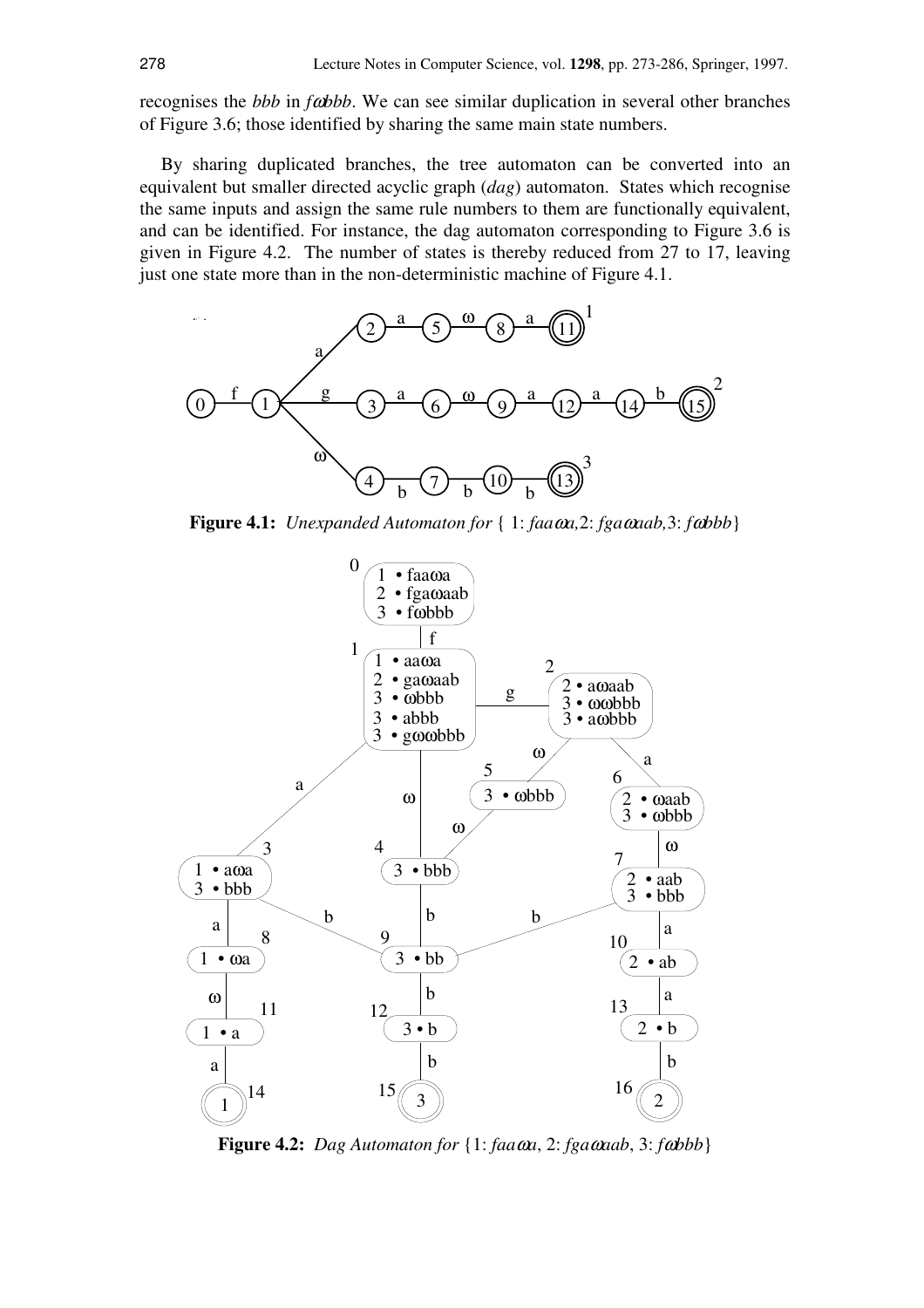By sharing duplicated branches, the tree automaton can be converted into an equivalent but smaller directed acyclic graph (*dag*) automaton. States which recognise the same inputs and assign the same rule numbers to them are functionally equivalent, and can be identified. For instance, the dag automaton corresponding to Figure 3.6 is given in Figure 4.2. The number of states is thereby reduced from 27 to 17, leaving just one state more than in the non-deterministic machine of Figure 4.1.

The above example hides the complexity of recognising duplication where a number of suffixes are being recognised, not just one. The required dag automaton can be generated using finite state automaton minimisation techniques but this may require a lot of memory and time. The obvious alternative approach consists of using the matching sets to check new states for equality with existing ones while generating the automaton. In the case of equality, the new state is discarded and the existing one is shared. However, comparison of matching sets may be prohibitively expensive and it may well require bookkeeping for all previously generated matching sets. A major aim of this paper is to show how to avoid much of this work. First we must characterise states that would generate isomorphic subautomata.

**Definition 4.3:** Two matching items  $r_1: \alpha_1 \cdot \beta_1$  and  $r_2: \alpha_2 \cdot \beta_2$  are *equivalent* if, and only if, the suffixes and rule labels are equal, i.e.  $\beta_1 = \beta_2$  and  $r_1 = r_2$ . Otherwise, they are *inequivalent*.

**Definition 4.4:** Two matching sets *M*1 and *M*2 are *equivalent* if, and only if, to every item *i* in *M*<sub>1</sub> ∪ *M*<sub>2</sub> there correspond items  $i_1 \text{ ∈ } M_1$  and  $i_2 \text{ ∈ } M_2$  which are equivalent to *i*. Otherwise, the sets are *inequivalent*.

For instance, in Figure 3.6 the matching sets labelling the states  $9^{(1)}$  and  $9^{(2)}$  are equivalent whereas the matching sets labelling the states 3 and  $4<sup>(2)</sup>$  are inequivalent. Clearly, equivalence is the right criterion for coalescing nodes of the tree automaton to obtain the equivalent dag automaton: such sets will certainly accept the same pattern suffixes and result in the same rewrite rule being applied. So,

**Lemma 4.5:** Two matching sets generate identical automata if they are equivalent.

We believe this equivalence is actually necessary as well as sufficient to combine corresponding states in the automaton. However, equivalent matching sets may have different prefixes, as can be seen in Figure 3.6. Since only the suffixes are relevant to matching, only they appear labelling the states in Figure 4.2.

#### **5. Dag Matching Automaton Construction**

In this section, we describe how to build the minimised dag automaton efficiently without first constructing the tree automaton. This requires the construction of a list of matching sets in a suitable order to ensure that every possible state is obtained, and a means of identifying potentially equivalent states.

The items in matching sets all share a common prefix before the matching dot (e.g. see Figure 3.6), namely the string of symbols recognised before reaching the matching position. Hence, the matching position of any item is an invariant of the whole matching set. The states of the tree automaton can therefore be ordered using the leftto-right total ordering on the common matching positions of their matching sets. Unfortunately, states which are functionally equivalent may not share the same matching position (see [8]). So the matching position is not uniquely defined for a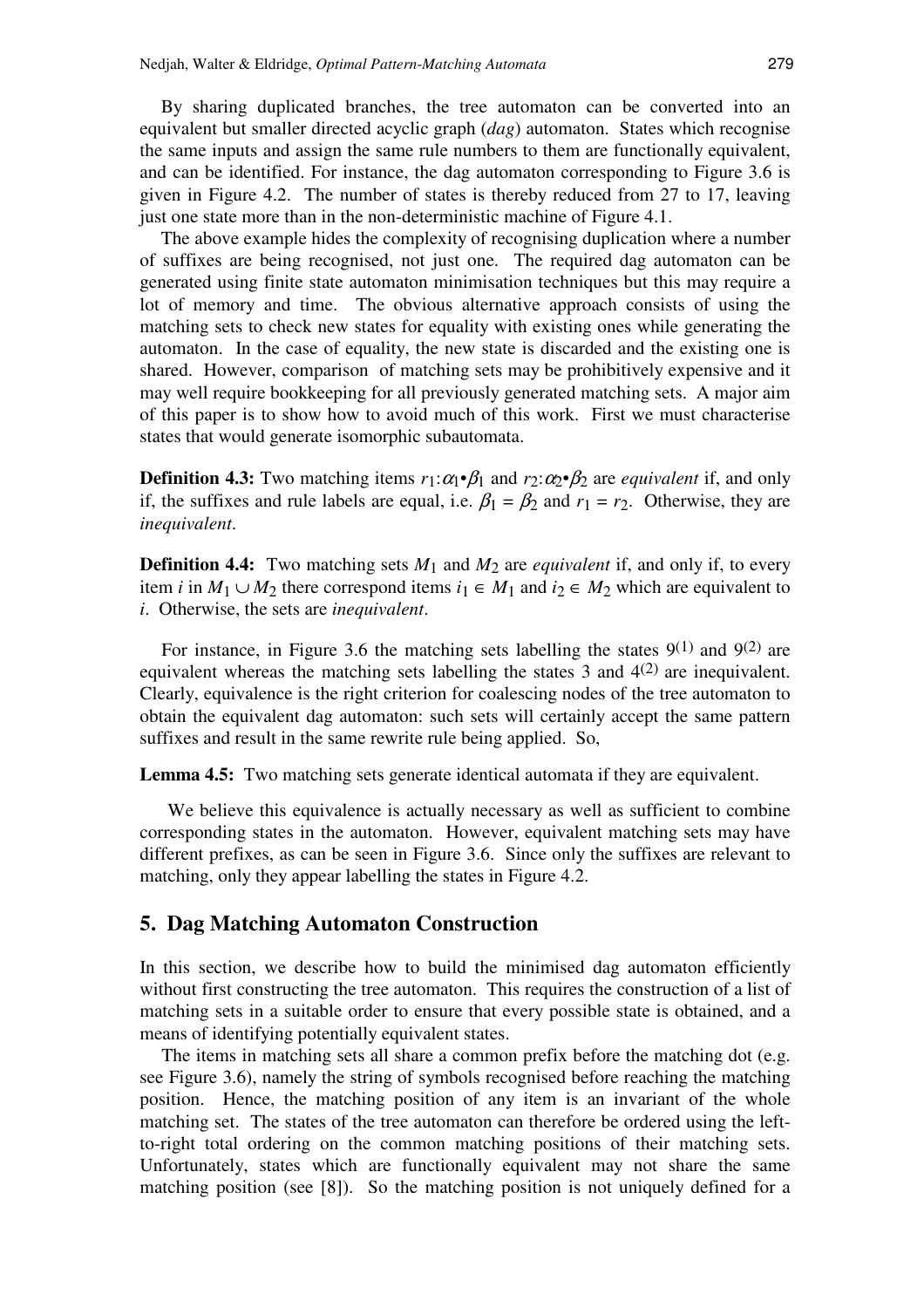state in the dag automaton. However, one way of assigning an acceptable and unique matching position to a dag state is always to choose the leftmost (or the rightmost) position of all the states which have been coalesced. This is done starting with the initial state and working downwards.

The dag automaton is constructed as in Algorithm 5.1. We iteratively construct the machine using a list *l* of matching sets in which the sets are ordered according to the matching position of the set. So the initial matching set is first and final matching sets come last. Each set in *l* is paired with its corresponding state in the automaton and a pointer is kept to the current position in the list *l*.

**Algorithm 5.1:** Initialise *l* to contain just the pair of the initial matching set and state, and set the current pointer to it. For the iterative step, let  $\langle M, S \rangle$  be the current pair in *l*. For each symbol  $s \in F \cup \{\omega\}$ , compute the non-empty matching sets  $\partial(M, s)$  as defined above. If there is no pair  $\langle M', S' \rangle$  in *l* such that  $\partial M, s$  is equivalent to M' then create a state *S'*, add it to the automaton with a transition labelled *s* from *S* to *S'* and insert the pair  $\langle \delta(M,s), S' \rangle$  into *l* according to the matching position of  $\delta(M,s)$ . Otherwise, i.e. when such a pair 〈*M'*,*S'*〉 already exists in *l*, create a transition *s* from *S* to *S'*. Lastly, increment the pointer to the next matching set in *l*, if such exists, and repeat. The process halts when the end of the list *l* is reached.

The list *l* represents the equivalence classes of matching states where the assigned matching position is that of the representative which is generated first. In each new set which is generated, the position of the current matching set is incremented at least one place to the right. So new members of *l* are always inserted to the right of the current position. This ensures that all necessary transitions will eventually be generated without moving the pointer backwards in *l*. It is easy to see from the definition of the *close* function that added patterns cannot contain positions that were not in one of the original patterns. So *l* contains sets with matching positions from a finite collection and, as each set can only generate a finite number of next states all of which are to the right, the total length of *l* is bounded and the algorithm must terminate.

The tree and dag automata clearly accept the same language and the automaton is minimal, in the sense that, by construction, none of the matching sets labelling the states in the automaton are equivalent. We now illustrate the algorithm.

**Example 5.2:** When applied to the pattern set of Example 3.5, the algorithm generates the same matching sets as in Figure 3.6, and we number the sets as there. It is clear from that figure that matching sets which are equivalent have been given the same number (with different bracketed subscripts for different occurrences) whereas inequivalent sets have different numbers. The left-to-right order by the matching position is given in Figure 5.3.

| Matching position | List of states |
|-------------------|----------------|
|                   |                |
|                   |                |
| 1.1               | 2              |
| 1.2               | 5,6            |
| 2                 | 3, 4, 7        |
| 3                 | 8, 9, 10       |
| 4                 | 11, 12, 13     |
| $\infty$          | 14, 15, 16     |

**Figure 5.3:** *States of Figure 3.6 with their Matching Positions.*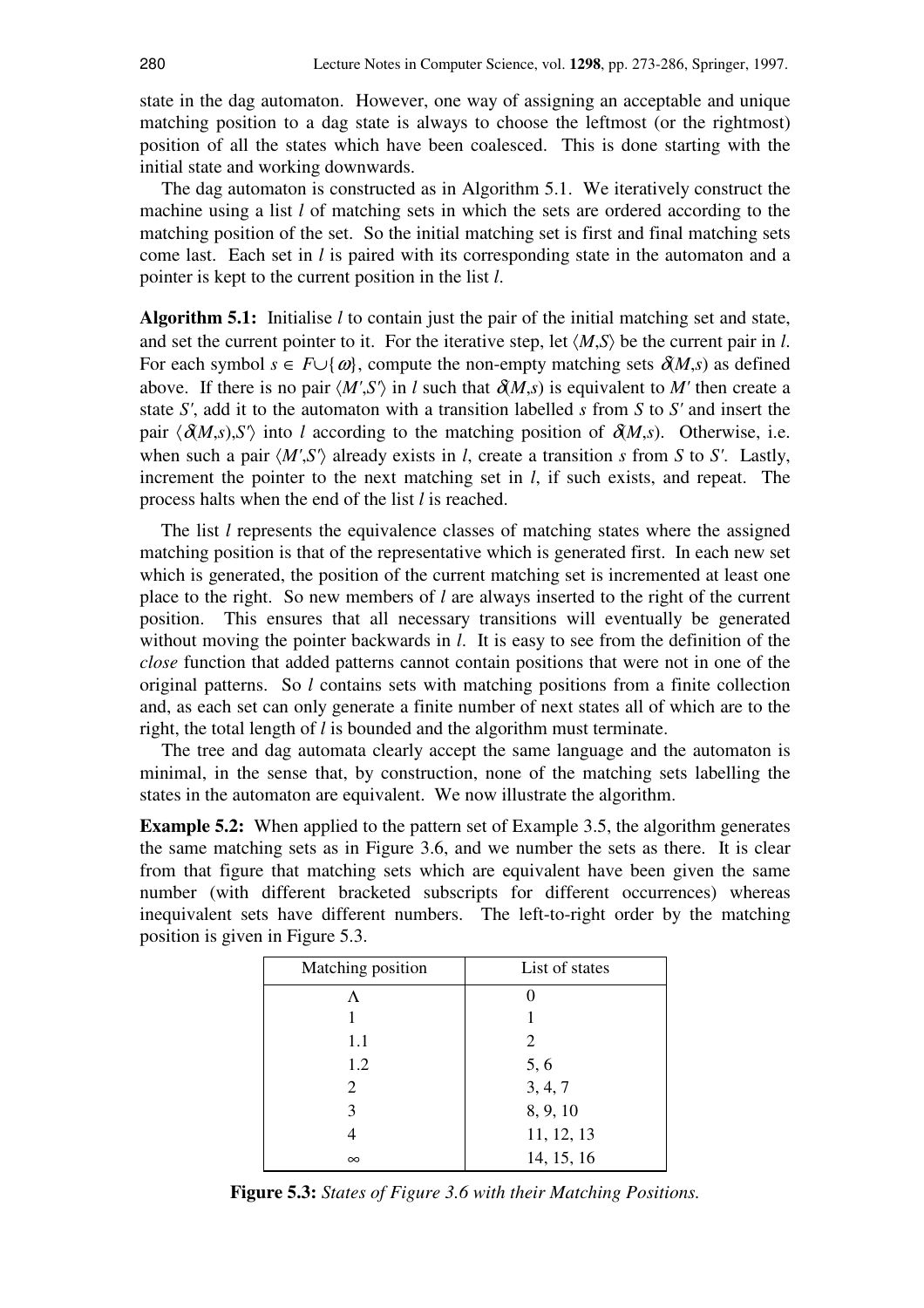One possible final list *l* which preserves this order is therefore given by reading it from top to bottom: (0, 1, 2, 5, 6, 3, 4, 7, 8, 9, 10, 11, 12, 13, 14, 15, 16). As each state in this list becomes the current state, it is readily seen that the new states it generates (as given by the transitions from the current state in Figure 3.6) are further along the list because their matching positions are further to the right. In fact, the states are numbered in order of creation in this list: State 0 generates state 1 which in turn generates states 2, 3 and 4. Then state 2 generates states 5 and 6 which are to the left of 3 and 4 and so are inserted before them. Next, state 5 generates a state which is found to be equivalent to 4, so that in the dag there will be a transition to state 4 from both states 1 and 5. The process continues until the final states 14, 15 and 16 are reached (one for each initial pattern) when the algorithm terminates and the dag automaton of Figure 4.2 is obtained.

#### **6. Checking for Equivalence**

In this section, we show how matching sets can frequently be discriminated easily so that the cost of checking for equivalence is reduced. However, in some cases, comparison of suffixes in the matching sets cannot be avoided. We look at three properties to help achieve this. One is the set of rules represented by patterns in the matching set, another is the matching position and the third is a state *weight* function *wt*. The first and last yield the same values for equivalent states. We must extend the arity notation  $#f$  to include variable symbols and  $\omega$  which are all considered to be like constants and so of arity 0, i.e.,  $\#\omega = 0$ .

**Definition 6.1:** The weight *wt* of a string of function and variable symbols  $s_i$  is:

$$
wt(s_1 \dots s_n) = 1 + \sum_{i=1}^n (\# s_i - 1) \qquad \text{for } n \ge 0
$$

and the weight of a matching item  $\alpha \beta$  is defined as the weight of its prefix, viz.  $wt(\alpha \cdot \beta) = wt(\alpha)$ .

The following properties are readily verified (e.g. part (iii) by structural induction):

#### **Lemma 6.2:**

| i) $wt(\varepsilon)$                             |       | $=$ 1   | i.e. the weight of the empty string is 1.                                                                                          |
|--------------------------------------------------|-------|---------|------------------------------------------------------------------------------------------------------------------------------------|
|                                                  |       |         | ii) $wt(\alpha_1\alpha_2\alpha_n) = 1 + \sum_{i=1}^n (wt(\alpha_i)-1)$ for any <i>n</i> strings $\alpha_1, \alpha_2, , \alpha_n$ . |
| iii) $wt(t)$                                     | $= 0$ |         | for any term t.                                                                                                                    |
| iv) $wt(\boldsymbol{\alpha} \boldsymbol{\beta})$ |       | $=$ $n$ | if $\beta = t_1t_n$ is a string of <i>n</i> terms.                                                                                 |
| v) $wt(\sigma(\alpha))$                          |       |         | = $wt(\alpha)$ for any string $\alpha$ and substitution $\sigma$ .                                                                 |

Using the arities as given previously to our example function symbols, we have for example:

 $wt(fag \cdot \alpha aab)$  = 1 + (#*f*−1) + (#*a*−1) + (#*g*−1) = 1 + 3 −1 + 1 = 4  $wt(fafab \cdot \omega aab) = 1 + (\#f-1) + (\#a-1) + (\#f-1) + (\#a-1) + (\#b-1) = 4$ 

So the weight obtained is indeed the number of individual subterms after the matching dot. As symbol strings or as sequences of terms, these suffixes are identical although their parent patterns have different structures. For a matching item  $\alpha \beta$ ,  $\beta$  is always a sequence of terms and so the weight function represents the number of terms in the suffix that have not yet been checked. This is the number of disconnected subtrees left after deleting the prefix nodes from the parse tree of the original term.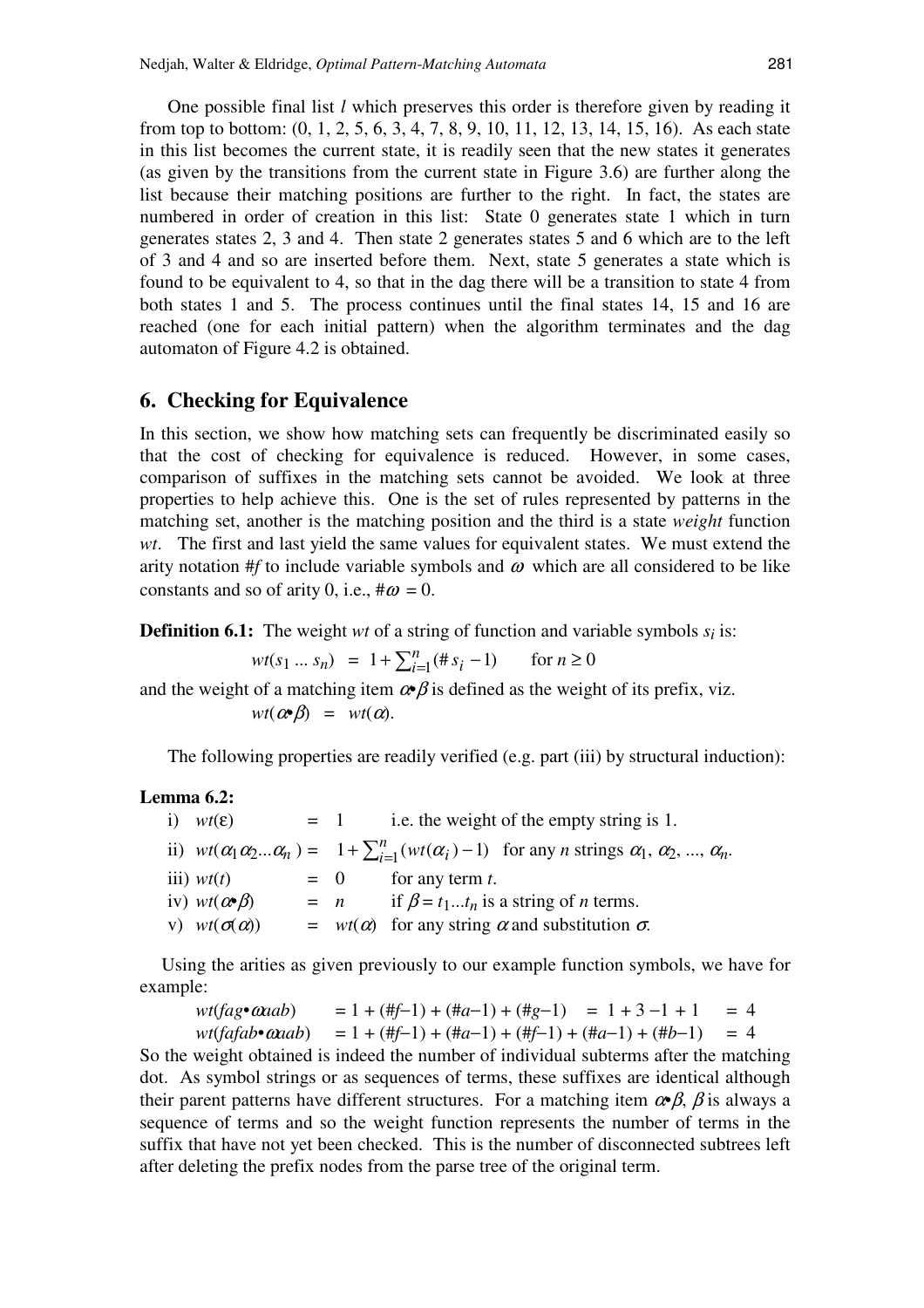Since the prefix is an invariant of a matching set *M*, so is the weight and we can safely write  $wt(M)$  for the common weight of any item in *M*. By (iv), the weight is determined uniquely from any suffix. So, as equivalent sets have the same suffix sets, the weight of a matching set is an invariant of its equivalence class. Equivalent matching sets must also have the same subsets of rules represented in their patterns.

**Lemma 6.3:** Equivalent matching sets have the same weight and rule sets.

In Figure 4.2, all inequivalent matching sets are distinguished by the use of either the weight function or the rule set. Thus the criteria are useful in practice. However, they will clearly not be sufficient in general. In the opposite direction, it is also sometimes easy to establish equivalence. Combining these with the matching position, we have the following very useful result which enables the direct checking of equivalence to be avoided entirely in Example 3.5.

**Theorem 6.4:** Matching sets that share a common matching position, weight and rule set are equivalent.

**Proof:** It suffices show the kernels of the matching sets are equivalent, since then the function *close* will add equivalent items to both sets. Let  $M_1$  and  $M_2$  be two matching sets that share the same weight, rule set and common matching position  $p$ . Let  $i_1 =$ *r*: $\alpha_1 \cdot \beta_1$  and  $i_2 = r \cdot \alpha_2 \cdot \beta_2$  be any two items associated with the same rule in their respectively kernels. The definitions of *accept* and *close* guarantee that the suffixes consist of a suffix of the original pattern  $\pi_r$  of the rule preceded by a number of copies of ω. To identify this suffix, let *p*′ be the maximal prefix of the position *p* corresponding to a symbol in  $\pi_r$ . This is either the whole of *p* or is the position of a variable symbol ω. Either way, substitutions made by *close* for variables before *p*′ in either  $i_1$  or  $i_2$  have already been fully passed in the prefix, and no substitution has yet been made for any variable further on in  $\pi_r$ . So if  $\beta$  is the suffix of  $\pi_r$  that starts at  $p'$ then the items  $i_1$  and  $i_2$  must have the form  $\alpha_1 \cdot \omega^{n_1} \beta$  and  $\alpha_2 \cdot \omega^{n_2} \beta$  for some  $n_1, n_2 \ge 0$ . Since  $M_1$  and  $M_2$  have equal weight, we have  $wt(\alpha_1) = wt(\alpha_2)$ . So  $n_1 = n_2$  by Lemma 6.2(iv) and  $i_1$  and  $i_2$  are equivalent. We conclude that  $M_1$  and  $M_2$  are equivalent.

Although matching sets that share these three properties are equivalent, the matching positions of equivalent matching sets are not necessarily identical. An example can be found elsewhere (see [8]). Finally, we observe what weights and matching positions are possible:

**Theorem 6.5:** The weight and matching position of any matching set are the same as those of some matching item consisting of an original pattern with a matching dot.

**Proof:** From the definition of *close*, every symbol in an added pattern has the same position as a symbol in some pattern of the generating set. When that position becomes the matching position in the two corresponding patterns, the resulting items will have the same weight. By induction, these positions and weights must occur in the original pattern set.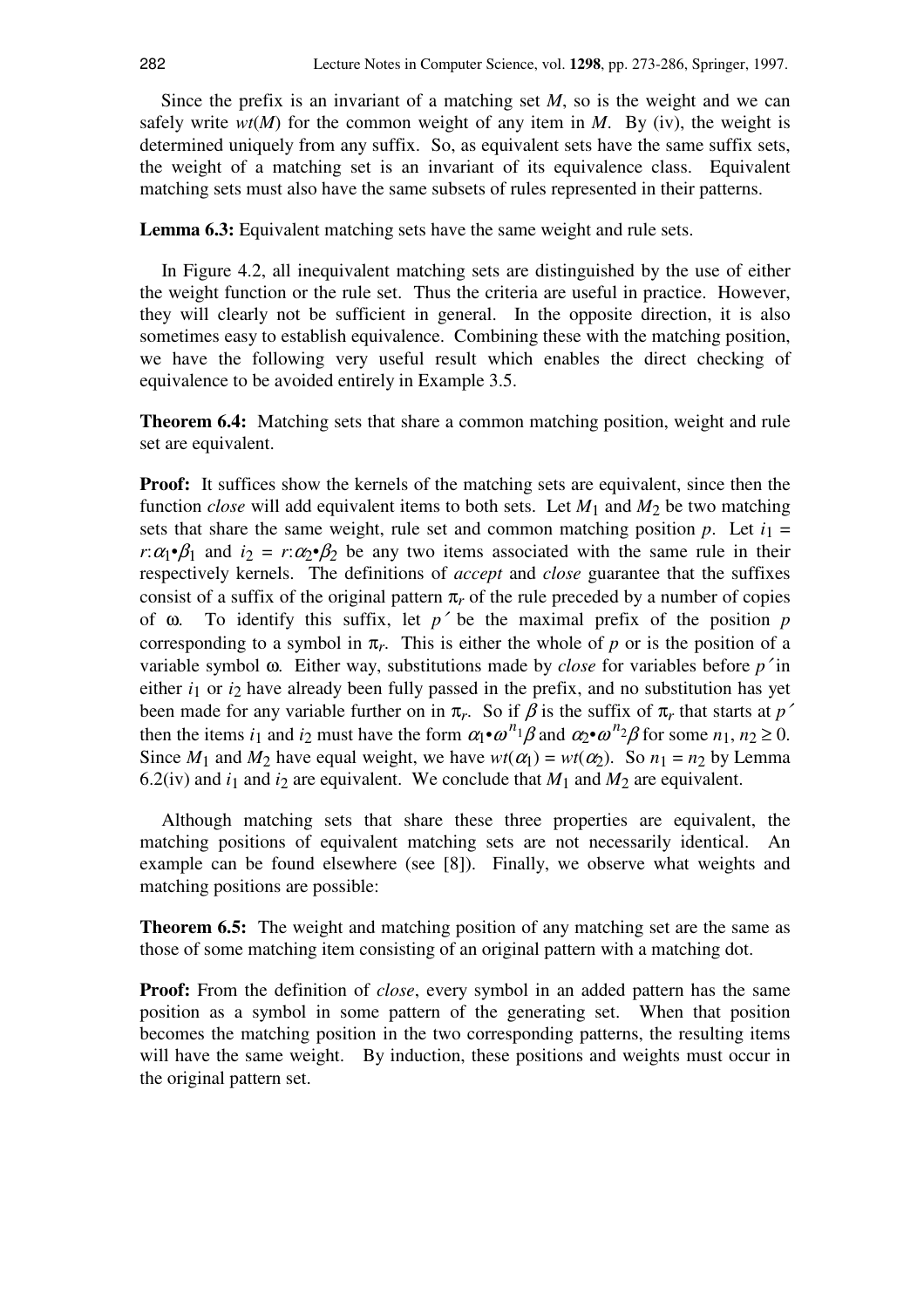## **7. Complexity**

In this last main section, we evaluate the space complexity of the dag automaton by giving an upper bound for its size in terms of the number of patterns and symbols in the original pattern set. The bound established considerably improves Gräf's bound [2].The *height* of a tree or dag automaton is the maximum distance from its root to a final state. The *breadth* of a tree automaton is the number of its final states, which is the size of the closure  $\overline{L}$ . Gräf bounds the size of the tree automaton by showing that

$$
height(A_{tree}) \leq \sum_{\pi \in L} |\pi| \quad \text{and} \quad breadth(A_{tree}) \leq \prod_{\pi \in L} (|\pi|+1)
$$

and then using the fact that the automaton size is less than the product of its breadth and height. We need a generalisation of breadth which is applicable to the dag automata here. We choose a rightmost matching position for each dag state so that positions move rightwards along every path. The following definition depends on this choice and so is not an invariant:

**Definition 7.1:** The *breadth* of a dag automaton is the maximum number of matching sets having the same matching position.

This wider definition of breadth coincides with the one for tree automata because:

**Lemma 7.2:** The maximum number of matching sets with the same matching position in a *tree* automaton is always the number of final matching sets, i.e. its breadth as a tree.

**Proof:** Along any branch from initial to final state of the *tree* automaton, the matching positions are all distinct because each state has a position to the right of its parent. Hence, for every occurrence of a given position in the tree, there is at least one occurrence of a final position at the end of the branch. Thus, there are at least as many final states as states with any given matching position.

**Lemma 7.3:** If *Adag* is the dag automaton corresponding to the tree automaton *Atree* then

*breadth*( $A_{day}$ )  $\leq$  *breadth*( $A_{tree}$ ) and  $height(A_{day}) = height(A_{tree})$ .

**Proof:** The breadth inequality arises because every state in the dag corresponds to some state in the tree automaton that has the same assigned position. Also, the height of the dag and tree automata must coincide since the former has no cycles and so paths in the tree cannot become shorter in the dag.

The size of the tree automaton is bounded above by the product of its height and breadth. The nearest equivalent result for dag automata is that its size is bounded by the product of the number of different matching positions and its breadth. In the following, the bound on the breadth of the dag automaton is much better than that above for the tree automaton, and the bound for the number of positions essentially duplicates the height bound for the tree automaton. So immediately we have a much better overall bound on the size of the dag automaton than that given by Gräf for the tree automaton.

Lemma 7.4: If at least one pattern has 2 or more symbols, then the breadth of the dag automaton for a pattern set *L* is bounded above by  $(2^{|L|}-1)(Max_{\pi \in L}|\pi|-1)$  where  $|\pi|$  is the length of pattern  $\pi$  and |*L*| is the size (cardinality) of *L*.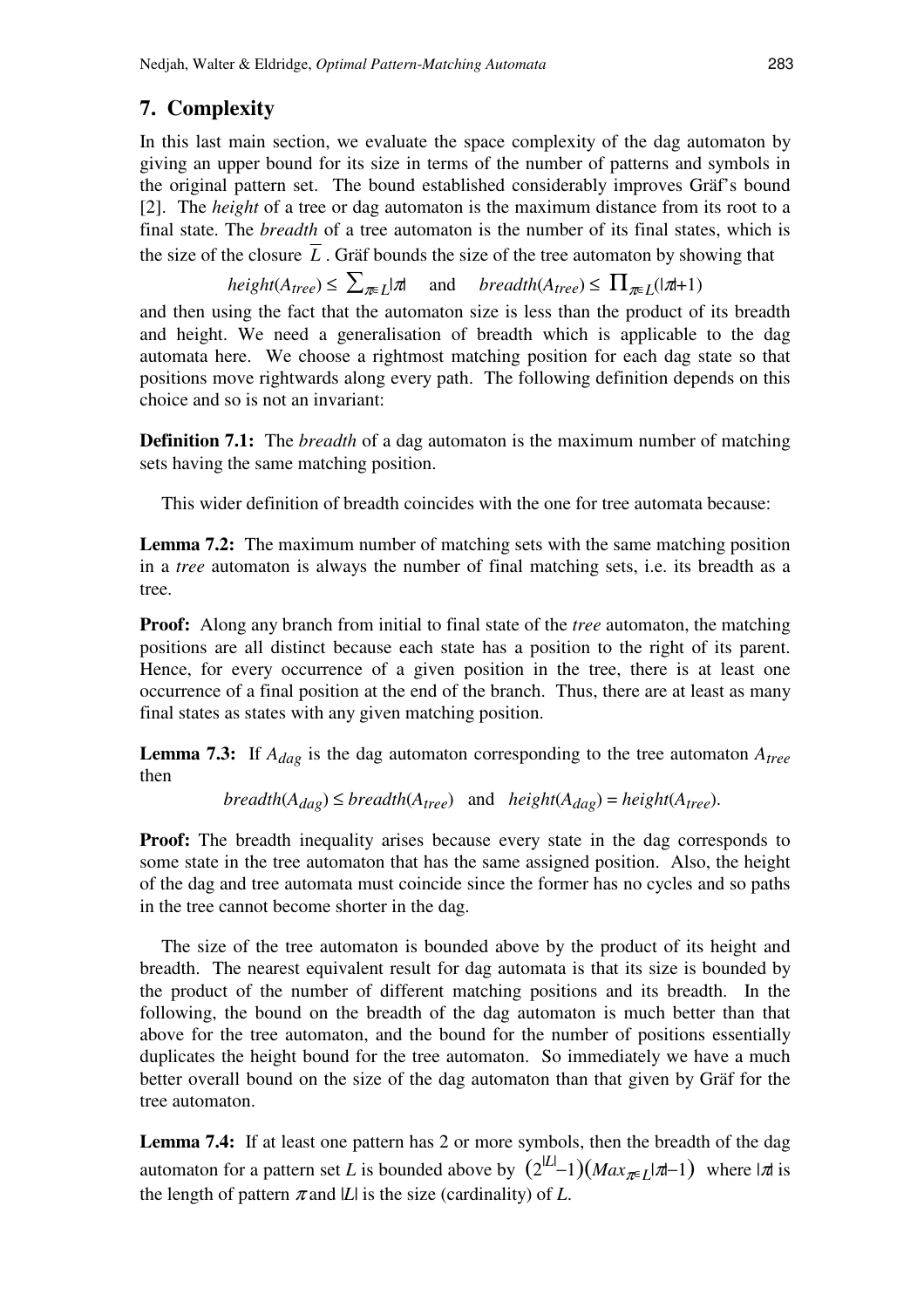**Proof:** There is only one state, the initial one, which has the initial position and there are exactly |*L*| states which have the final position, one for each pattern of *L*. So the breadth bound holds for them. Otherwise assume that the breadth is determined by a non-initial, non-final position. By Theorem 6.4, the maximum number of inequivalent states with the same matching position is bounded by the product of the number of different possible weights and the number of different possible rule sets. The rule set for any state could be any non-empty subset of *L*, of which there are  $2^{|L|}$ -1. So it remains to show that  $Max_{\pi \in L} |\pi - 1|$  is an upper bound on the number of possible weights. Using Theorem 6.5, the weight of a state is the weight of a prefix of a rule in *L*. This is the number of terms that could appear in its suffix. As we ignore initial and final positions, the weight is bounded below by 1 and above by one less than the number of symbols in the suffix, and hence by the length of the pattern minus 1. So up to at most *Max*<sub>π∈L</sub> | π<sup>|</sup> −1 different weights are possible.

**Lemma 7.5:** The height of the minimised dag for a pattern set *L* is bounded above by  $2 - |L| + \sum_{\pi \in L} |\pi|$  and the number of its distinct positions is bounded above by  $1 + \sum_{\pi \in L} |\pi|$ .

**Proof:** Along a path from the initial node to a final node, the positions are all distinct, each child having a position to the right of its parent, with each position appearing in some pattern of *L*. The number of non-initial, non-final positions counting multiplicities is  $\sum_{\pi \in L}(|\pi| - 1)$ . Adding 1+*L*| to this gives an upper bound on the total number of distinct positions, whereas adding 2 gives an upper bound on the height of the dag.

Combining the methods of proof for these two results above yields a very much better bound on dag automaton size than simply taking the product of breadth and number of positions. Our main conclusion about the space efficiency of the dag automaton described here is the following:

**Theorem 7.6:** The size of the dag automaton for a pattern set *L* is bounded above by:

$$
1 + |L| + (2^{|L|} - 1)(\sum_{\pi \in L}(|\pi| - 1))
$$

**Proof:** The number of states in the minimised dag automaton is 1+ $|L|$  plus the number of non-initial, non-final states in the dag. By Theorem 6.4, we just need to count the number of possible (*weight*, *position*) pairs, and multiply by the bound  $2^{|L|}$ –1 on the number of different possible rule sets. By Theorem 6.5, every (*weight*, *position*) pair of interest is given by a non-initial symbol position in an original pattern. So the number of such pairs is bounded by the number of such symbols, i.e. by  $\sum_{\pi \in L} (|\pi| - 1)$ .

The above bound is easily computable with no internal knowledge of the patterns. However, if we have more specific information about subsets of rules starting with given function symbols, then the following improved bound may be applicable: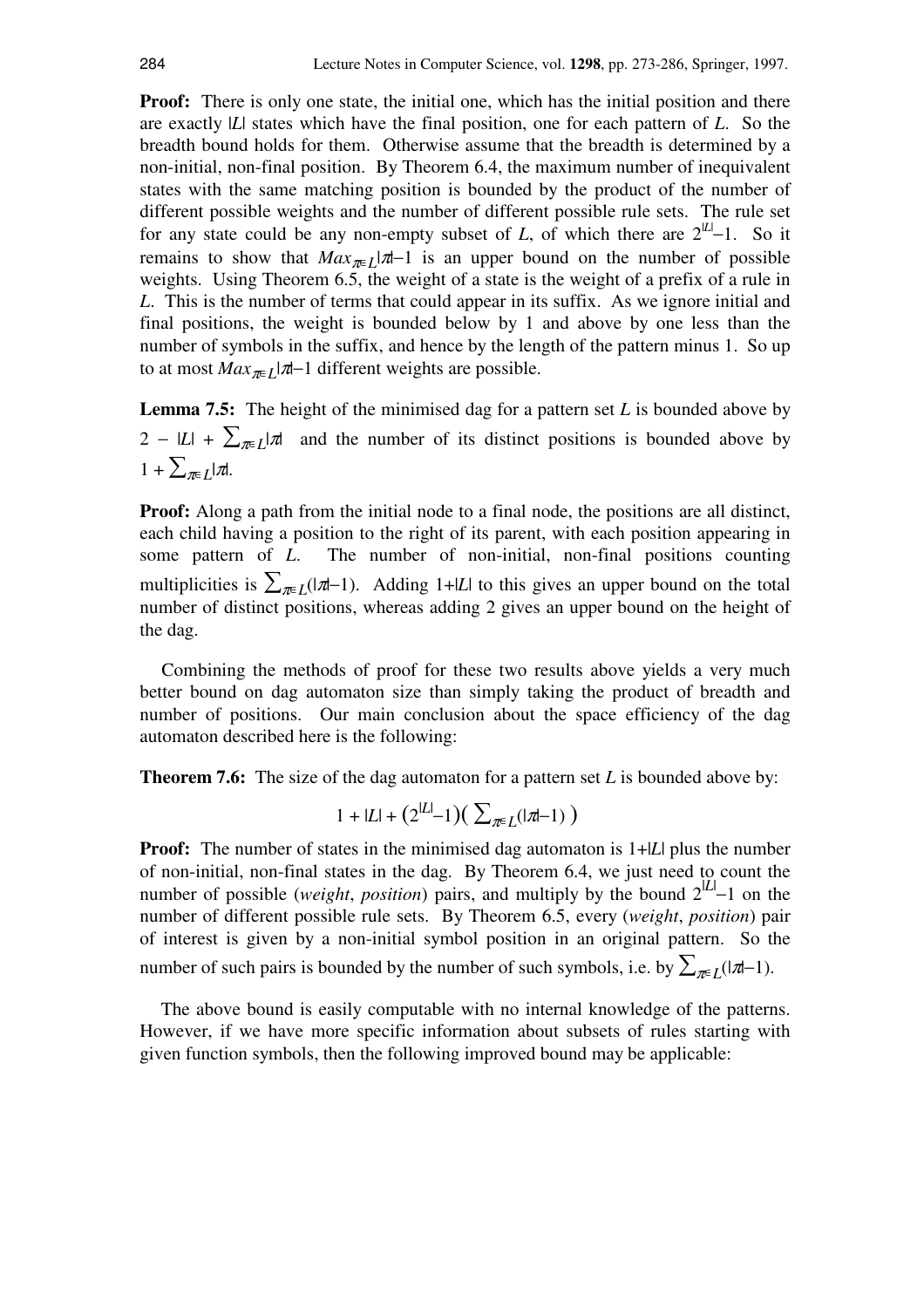**Corollary 7.7:** The size of the dag automaton for a pattern set *L* is bounded above by:

$$
1 + |L| + \sum_{f \in F^*} \left\{ 1 + \left(2^{|L|f|} - 1\right) \left( \sum_{\pi \in L} \left( |\pi| - 1 \right) \right) \right\} + \delta \left( \max_{\pi \in L} |\pi| - 2 \right)
$$

where  $L\forall$  is as in Definition 2.4,  $F^*$  is the subset of function symbols which appear as first symbols in *L*, and  $\delta = 1$  if  $\omega$  is a pattern of *L* and *L* has a pattern of length at least 3, and  $\delta = 0$  otherwise.

**Proof:** Assume, first of all, that  $\omega$  is not itself a pattern in *L*. So  $L = \bigcup_{f \in F^*} fL \setminus f$ 

and  $|L| = \sum_{f \in F} |L(f)|$ . Then, after the initial state, the automaton splits into disjoint subautomata  $A_f$  which are entered according to the symbol  $f$  read first. Thus the size of the automaton is bounded by the number 1+|*L*| of initial and final states, plus 1 for the initial state of each  $A_f$  plus the number of non-initial, non-final states in each  $A_f$ . The rule set available for each state in  $A_f$  is restricted to a subset of those in L $\forall$  and the (*weight*, *position*) pairs of states must correspond to symbol positions in patterns of *L*\*f*. So we can apply Theorem 7.6 to bound  $A_f$  in terms of *L*\*f* and so obtain the result. Now assume that  $\omega$  is the initial symbol of a pattern. Then it is actually the whole pattern, so  $A_{\omega}$  would consist of a single final state. The *close* function would add patterns to each  $A_f$  so that failure to match a pattern of  $fL\mathcal{F}$  would result in passing directly to a sequence of states which recognises all remaining input symbols and terminates at the final state of  $A_{\omega}$ . For convenience, we will count this sequence of states as part of  $A_{\omega}$ . Then, apart from extra transitions, the only difference the pattern  $ω$  makes is to add  $A_ω$  which has at most  $Max_{π∈L}$  | $π$  - 2 non-final states.

### **8. Conclusion**

First, we described a practical method that compiles a set of prioritised overlapping patterns into an equivalent deterministic automaton which does not need backtracking to announce a match. Re-examination of symbols while matching terms is completely avoided. The matching automaton can be used to drive the pattern-matching process with any rewriting strategy.

In the main body of the paper, we described a method to generate an equivalent minimised dag matching automaton very efficiently without constructing the tree automaton first. We directly built the dag-based automaton by identifying the states of the tree-based automaton that would generate identical subautomata. By using the dagbased automata we can implement left-to-right pattern-matchers that avoid symbol reexamination without much increase in the space requirements.

Some useful functions were described for distinguishing inequivalent states when building the dag automaton. A theorem which guaranteed equivalence in terms of several simple criteria was then applied to established improved upper bounds on the size of the dag automaton in terms of just the number of patterns and symbols in the original pattern set. These considerably improve Gräf's previous bounds for the tree automaton.